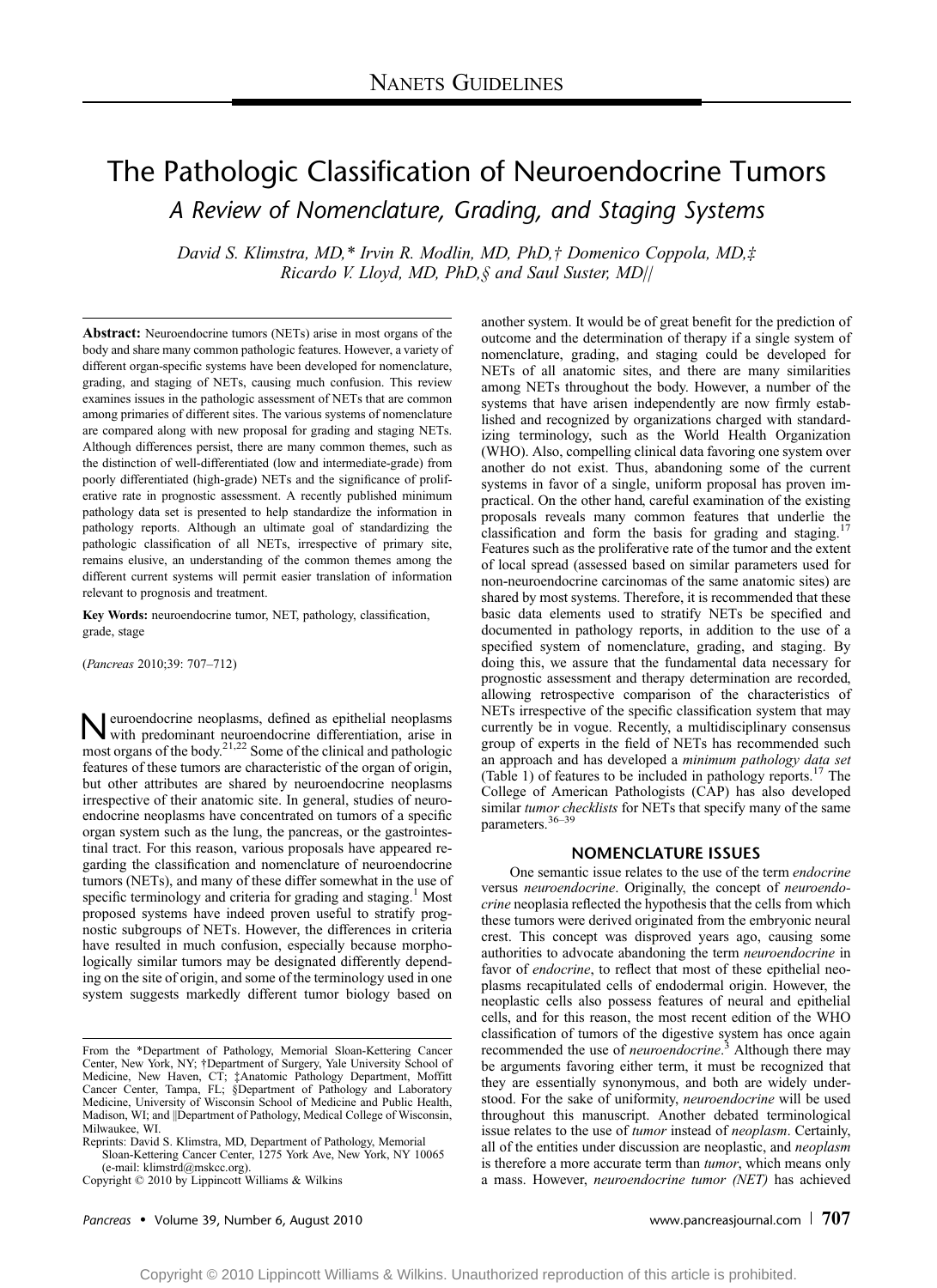#### TABLE 1. Minimum Pathology Data Set: Information to be Included in Pathology Reports on NETs (from Klimstra et al  $(2010)^{1}$

# For resection of primary tumors:

Anatomic site of tumor

- Diagnosis (functional status need not be included in the pathology report) Size (3 dimensions)
- Presence of unusual histologic features (oncocytic, clear cell, gland-forming, and other features)
- Presence of multicentric disease
- [OPTIONAL: immunohistochemical staining for general neuroendocrine markers]
	-
	- Chromogranin
	- Synaptophysin

Peptide hormones, IF a specific clinical situation suggests that the correlation with a functional syndrome may be helpful

- Grade (specify grading system used)
	- Mitotic rate (number of mitoses per 10 high-power fields or  $2 \text{ mm}^2$ ; count 50 high-power fields in the most mitotically active regions, count multiple regions)
	- [OPTIONAL: Ki67 labeling index (count multiple regions with highest labeling density, report mean percentage; eyeballed estimate is adequate)]
- Presence of nonischemic tumor necrosis
- Presence of other pathological components (eg, non-neuroendocrine components)
- Extent of invasion (use anatomic landmarks for the AJCC T staging of analogous carcinomas of the same anatomic sites)
- Stomach: depth of invasion into/through gastric wall
- Small bowel: depth of invasion into/through bowel wall
- Large bowel: depth of invasion into/through bowel wall
- Appendix: depth of invasion into/through appendiceal wall; presence and extent of mesoappendiceal invasion
- Pancreas: presence of extrapancreatic invasion or invasion of bile duct, duodenum, or ampulla
- All sites: involvement of serosal/peritoneal surfaces; invasion of adjacent organs or structures
- Presence of vascular invasion [OPTIONAL: perform immunohistochemical stains for endothelial markers if needed]
- Presence of perineural invasion
- Lymph node metastases

Number of positive nodes

Total number of nodes examined

TNM staging (specify staging system used)

Resection margins (positive/negative/close) [OPTIONAL: measure distance from margin if within 0.5 cm]

Proliferative changes or other abnormalities in non-neoplastic neuroendocrine cells

#### For biopsy of primary tumors:

Anatomic site of tumor

- Diagnosis (functional status need not be included in the pathology report) Presence of unusual histologic features (oncocytic, clear cell, gland
- forming, and other features)
- [OPTIONAL: immunohistochemical staining for general neuroendocrine markers]
	- Chromogranin

Synaptophysin

Peptide hormones, IF a specific clinical situation suggests that the correlation with a functional syndrome may be helpful

- Grade (specify grading system used)
	- Mitotic rate (number of mitoses per 10 high-power fields or  $2 \text{ mm}^2$ ; count up to 50 high-power fields)
	- Ki67 labeling index, for biopsies in which a diagnosis of high-grade neuroendocrine carcinoma cannot be excluded (count multiple regions with highest labeling density, report mean percentage; eyeballed estimate is adequate)

Presence of nonischemic tumor necrosis

#### TABLE 1. (Continued)

- Presence of other pathological components (eg, non-neuroendocrine components) For resection of metastatic tumors:
	- Location of metastasis(es)
- 
- Diagnosis (functional status need not be included in the pathology report) Number of metastases resected
- Extent of involvement of resected tissue (percentage)
- Greatest dimension of largest metastasis
- Presence of unusual histologic features (oncocytic, clear cell, gland-forming, and other features)
- [OPTIONAL: immunohistochemical staining for general neuroendocrine markers]
	- Chromogranin
	- Synaptophysin
	- Peptide hormones, IF a specific clinical situation suggests the correlation with a functional syndrome may be useful
- Grade (specify grading system used)
	- Mitotic rate (number of mitoses per 10 high-power fields or  $2 \text{ mm}^2$ ; count 50 high-power fields in the most mitotically active regions and provide separate mitotic rate for each major separate site of disease)
- [OPTIONAL: Ki67 labeling index (count multiple regions with highest labeling density, report mean percentage; eyeballed estimate is adequate)]
- Presence of nonischemic tumor necrosis
- Presence of other pathological components
- Resection margins (positive/negative/close) [OPTIONAL measure distance from margin if within 0.5 cm]
- Identification of primary site

Immunohistochemistry for CDX2 and TTF1

#### For biopsy of metastatic tumors:

Location of metastasis

Diagnosis (functional status need not be included in the pathology report) Presence of unusual histologic features (oncocytic, clear cell,

- gland-forming, and other features) Immunohistochemical staining for general neuroendocrine markers
	- Chromogranin Synaptophysin
	-

[OPTIONAL: peptide hormones, IF a specific clinical situation suggests the correlation with a functional syndrome may be useful]

- Grade for adequate biopsy specimens; fine needle aspiration specimens may not be adequate (specify grading system used)
	- Mitotic rate (number of mitoses per 10 high-power fields or  $2 \text{ mm}^2$ ; count up to 50 high-power fields)
- Ki67 labeling index (count multiple regions with highest labeling density, report mean percentage; eyeballed estimate is adequate) Presence of nonischemic tumor necrosis
- Presence of other pathological components (eg, non-neuroendocrine components)
- Identification of primary site

Immunohistochemistry for CDX2 and TTF1

widespread acceptance in many systems and will be used here in lieu of the more correct but less accepted alternative, neuroendocrine neoplasm.

The terminology for NETs varies by anatomic site. The use of the term *carcinoid tumor* has been repeatedly criticized<sup>8,32</sup> because of concerns that the term does not adequately convey the potential for malignant behavior that accompanies many of these neoplasms. However, *carcinoid tumor* remains in use, both in the official WHO classification of NETs of the lung<sup>34</sup> and as a synonym for NETs of other sites that retains widespread colloquial usage.<sup>17</sup>

In general, neuroendocrine neoplasms are divided into welldifferentiated and poorly differentiated categories. The concept of differentiation is linked to the grade of the tumors, but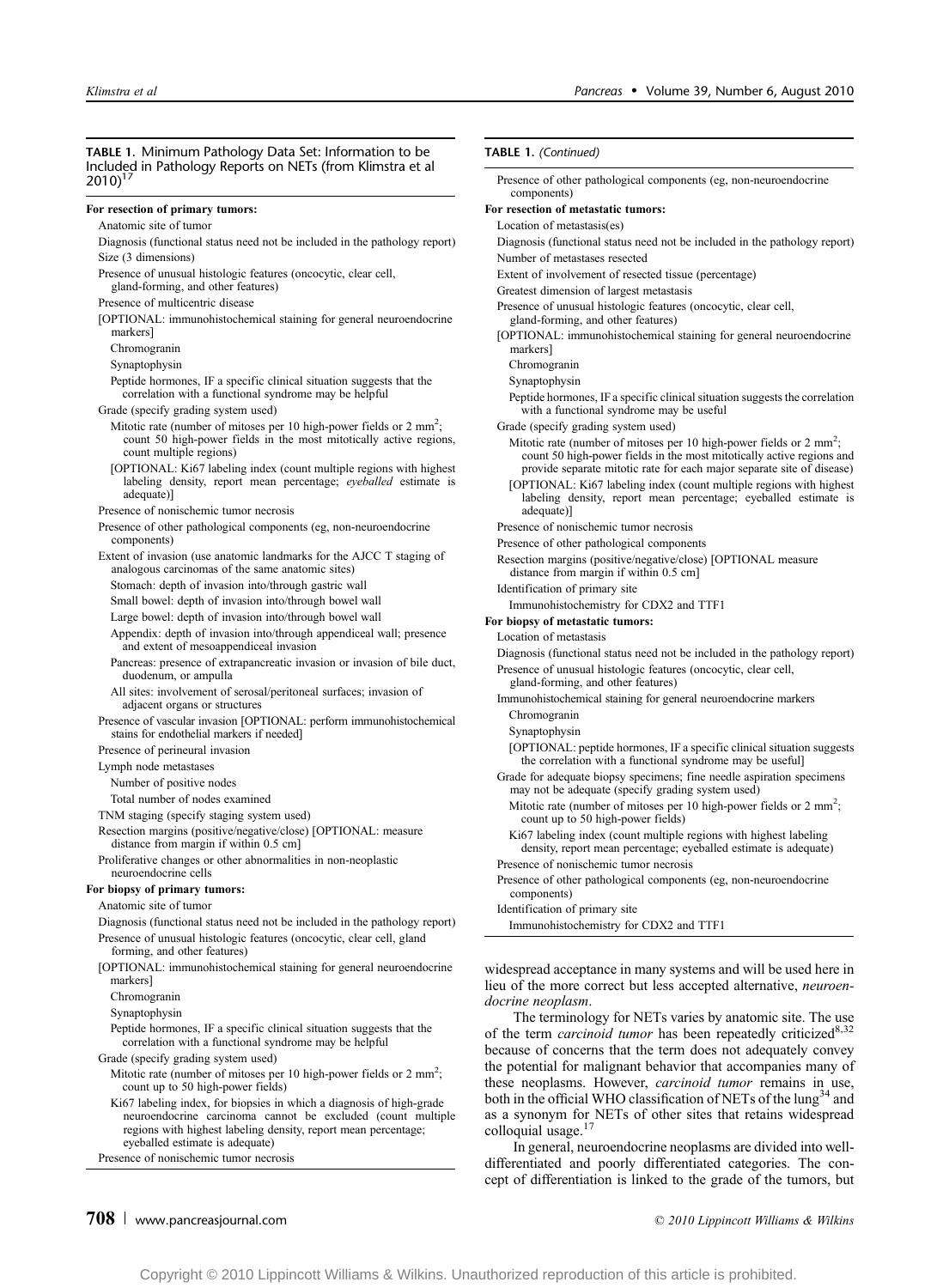|               |  | <b>TABLE 2.</b> Grade Versus Differentiation in Neuroendocrine |
|---------------|--|----------------------------------------------------------------|
| <b>Tumors</b> |  |                                                                |

| <b>Differentiation</b> | Grade                                                 |
|------------------------|-------------------------------------------------------|
| Well differentiated    | Low grade (ENETS G1)<br>Intermediate grade (ENETS G2) |
| Poorly differentiated  | High grade (ENETS G3)                                 |

there are subtle differences between the concepts of differentiation and grade. Differentiation refers to the extent to which the neoplastic cells resemble their non-neoplastic counterparts. In NETs, well-differentiated examples have characteristic organoid arrangements of the tumor cells, with nesting, trabecular, or gyriform patterns. The cells are relatively uniform and produce abundant neurosecretory granules, reflected in the strong and diffuse immunoexpression of neuroendocrine markers such as chromogranin A and synaptophysin. Poorly differentiated NETs less closely resemble non-neoplastic neuroendocrine cells and have a more sheetlike or diffuse architecture, irregular nuclei, and less cytoplasmic granularity. Immunoexpression of neuroendocrine markers is usually more limited. Grade, on the other hand, refers to the inherent biologic aggressiveness of the tumor. Low-grade NETs are relatively indolent, high-grade tumors are extremely aggressive, and intermediate grade examples have a less predictable, moderately aggressive course. In general, welldifferentiated NETs are either low or intermediate grade, and poorly differentiated NETs are considered high grade in all cases (Table 2). The concept that some well-differentiated tumors could nonetheless be biologically high grade has been proposed but is controversial.<sup>3</sup>

The systems of nomenclature reflect differentiation and grading features of NETs. In essentially all systems, a sharp division is made between well-differentiated and poorly differentiated tumors, with the latter group being clearly designated as high-grade neuroendocrine carcinomas (neuroendocrine carcinoma, grade 3), including small-cell carcinoma and large-cell neuroendocrine carcinoma variants. Combined (mixed) forms with elements of non-neuroendocrine carcinoma (usually adenocarcinoma or squamous cell carcinoma) are also well recognized. The distinction of well-differentiated from poorly differentiated NETs is probably one of the most important pathologic assessments related to these neoplasms, as the biologic behavior of the well-differentiated group is often rather indolent, whereas poorly differentiated neuroendocrine carcinomas are very highly aggressive; therapy also differs significantly between these 2 categories of tumors. The term carcinoma also has been applied to well-differentiated tumors, however. In some systems (particularly the prior 2001 and 2004 versions of the WHO classifications of digestive and pancreatic NETs<sup>5,13,18</sup>), *carcinoma* was used in the place of tumor for neoplasms with obvious evidence of malignant behavior, such as vascular invasion, gross local invasion, or metastases. Others have argued to use the term carcinoma for all NETs to specify that all are regarded to be malignant.<sup>23</sup> However, the use of the same term for all grades of NETs implies a relationship between the well-differentiated and poorly differentiated groups that does not exist in most instances. It is most important to recognize that the unqualified terms neuroendocrine carcinoma and neuroendocrine tumor, without reference to grade or differentiation, are inadequate for prognostication or therapy and considered inappropriate in pathology reports.

Well-differentiated (low and intermediate grade) NETs have been variably termed *carcinoid tumor* (typical and atypical), neuroendocrine tumor (grade 1 and grade 2), or neuroendocrine carcinoma (low grade and intermediate grade), among other options. Table 3 displays a comparison of the various systems of nomenclature currently in use for NETs, along with the organ systems most commonly using each system. Although the criteria that define each category do not perfectly match among the various systems, there are several common themes. Each system recognizes 3 grades. In each, the low and intermediate grades are closely related, well differentiated, and distinguished largely by proliferative rate (or necrosis). Finally, each system generally recognizes that individual tumors rarely display hybrid welldifferentiated and poorly differentiated features.

The issue of functionality of NETs also impacts on nomenclature. Functioning NETs are defined based on the

|                       | Lung and Thymus                           | <b>GEP-NETs</b>                                                              | <b>GEP-NETs</b>                                                                    | <b>Lung and Thymus</b>                                                             | <b>Pancreas</b>                                                                                       |
|-----------------------|-------------------------------------------|------------------------------------------------------------------------------|------------------------------------------------------------------------------------|------------------------------------------------------------------------------------|-------------------------------------------------------------------------------------------------------|
| Grade                 | (WHO) <sup>34</sup>                       | $(ENTER)^{28,29}$                                                            | (WHO $2010$ ) <sup>3</sup>                                                         | (Moran et al) $^{23}$                                                              | (Hochwald et al) $^{14}$                                                                              |
| Low grade             | Carcinoid tumor                           | Neuroendocrine<br>tumor, grade $1(G1)$                                       | Neuroendocrine<br>neoplasm, grade 1                                                | Neuroendocrine<br>carcinoma, grade 1                                               | Well-differentiated<br>pancreatic endocrine<br>neoplasm, low grade                                    |
| Intermediate<br>grade | Atypical carcinoid<br>tumor               | Neuroendocrine<br>tumor, grade $2(G2)$                                       | Neuroendocrine<br>neoplasm, grade 2                                                | Neuroendocrine<br>carcinoma, grade 2                                               | Well-differentiated<br>pancreatic endocrine<br>neoplasm,<br>intermediate grade                        |
| High grade            | Small cell carcinoma                      | Neuroendocrine<br>carcinoma, grade 3<br>$(G3)$ , small cell<br>carcinoma     | Neuroendocrine<br>carcinoma, grade 3,<br>small cell carcinoma                      | Neuroendocrine<br>carcinoma, grade 3,<br>small cell carcinoma                      | Poorly differentiated<br>pancreatic endocrine<br>carcinoma, small<br>cell carcinoma                   |
|                       | Large cell<br>neuroendocrine<br>carcinoma | Neuroendocrine<br>carcinoma grade 3<br>$(G3)$ , large cell<br>neuroendocrine | Neuroendocrine<br>carcinoma, grade 3,<br>large cell<br>neuroendocrine<br>carcinoma | Neuroendocrine<br>carcinoma, grade 3,<br>large cell<br>neuroendocrine<br>carcinoma | Poorly differentiated<br>pancreatic endocrine<br>carcinoma, large<br>cell neuroendocrine<br>carcinoma |

The grade of the tumor MUST be included in the pathology report, along with a reference to the specific grading system being used. Unqualified terms such as neuroendocrine tumor or neuroendocrine carcinoma without reference to grade do not provide adequate pathology information.

### © 2010 Lippincott Williams & Wilkins www.pancreasjournal.com  $\vert$  709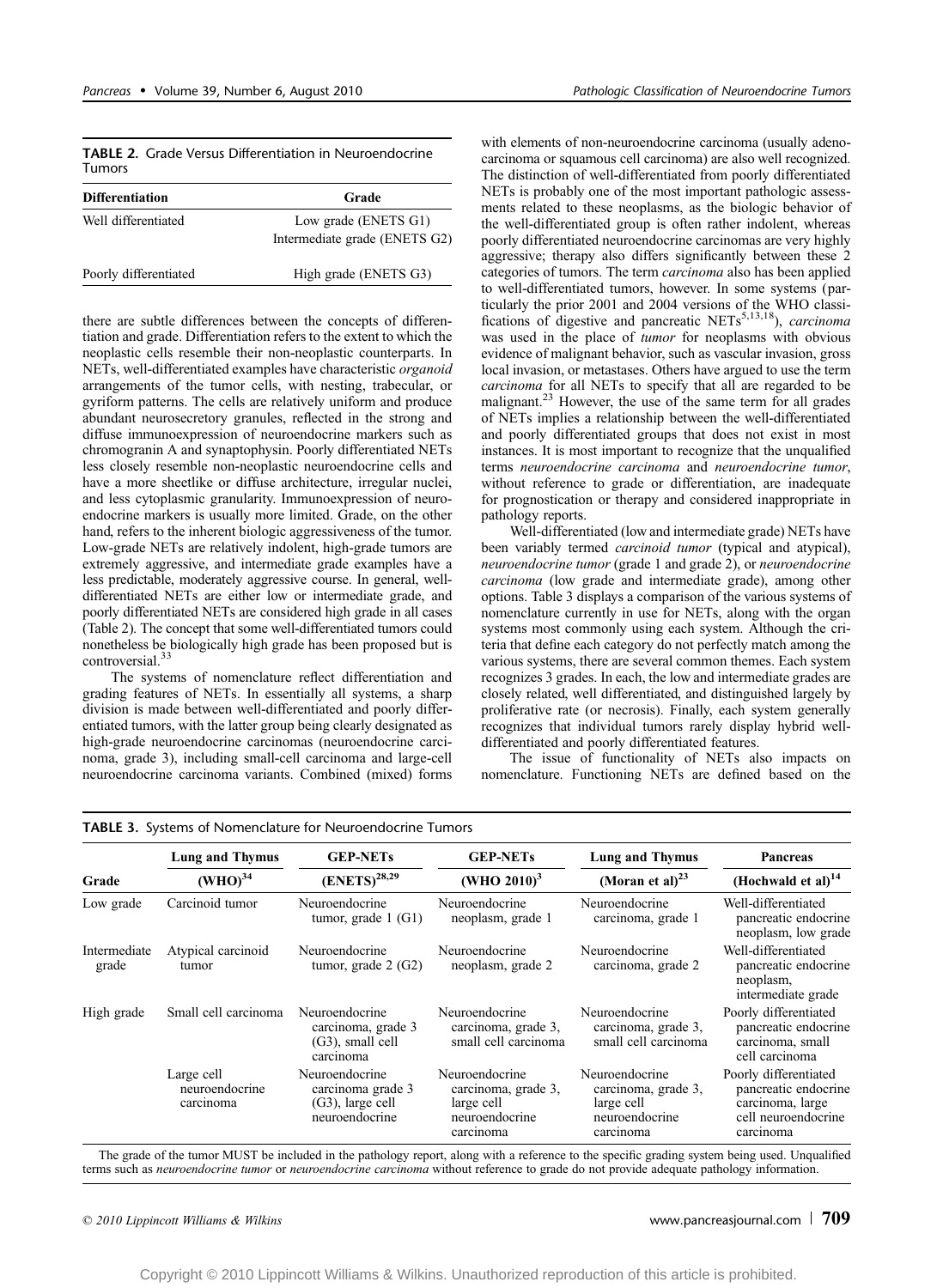presence of clinical symptoms due to excess hormone secretion by the tumor and include functioning carcinoid tumors and a variety of other functioning NETs arising in the pancreas or elsewhere. Terms reflecting the clinical syndromes may be applied to these NETs, such as insulinoma, glucagonoma, and gastrinoma, although the term carcinoid tumor is used for tumors with or without the carcinoid syndrome. Although there are prognostic implications to some of the functional categories (eg, insulinomas are generally very indolent), the biologic behavior of most functioning NETs is still defined by the grade and stage of the tumor (although the clinical consequences of the hormone hypersecretion can be significant). Furthermore, the functional status of the tumor is defined by the clinical findings, not by the pathologic appearance or immunohistochemical profile. Thus, the pathologic diagnosis of functioning NETs should be the same as for analogous nonfunctioning NETs of the same anatomic site, with the descriptive functional designation appended to the diagnosis when there is knowledge of a clinical syndrome.

#### GRADING ISSUES

The proliferative rate has been repeatedly shown to provide significant prognostic information for NETs,<sup>2,12,16,19,24,26,35</sup> and most systems of grading rely extensively on the proliferative rate to separate low-, intermediate-, and high-grade tumors. Some systems (such as the WHO classification for lung and thymus) include the presence of necrosis as a feature to distinguish intermediate grade from low grade within the well-differentiated group.34 The proliferative rate can be assessed as the number of mitoses per unit area of tumor (usually expressed as mitoses per 10 high-power microscopic fields or per 2 mm<sup>2</sup>) or as the percentage of neoplastic cells immunolabeling for the proliferation marker Ki67.<sup>28,29</sup> The WHO classification of lung and thymus tumors relies only on the mitotic rate, $34$  whereas the system recently proposed for gastroenteropancreatic NETs by the European Neuroendocrine Tumor Society (ENETS) and also now recommended by the WHO uses either mitotic rate or Ki67 labeling index.<sup>3,29</sup> A comparison of the most widely used grading systems is shown in Table 4. As can be seen, the cut-points to distinguish the 3 grades vary somewhat among the different systems, and definitive clinical data to determine the optimal cutpoints do not exist. In fact, some studies suggest that the optimal cut-points may differ between organ systems.<sup>9,11,12,14</sup> For these reasons, it is recommended to specify the actual proliferative rate in the pathology report, in addition to designating a grade based on a system that is specifically referenced.

The use of mitotic counts versus Ki67 index is controversial. In Europe, where the ENETS system is already in widespread use, Ki67 labeling indices are commonly reported for all NETs. When the amount of tumor tissue is limited (eg, in a biopsy from a primary tumor or a metastatic focus), it may not be possible to perform an accurate mitotic count because it is recommended to count 40 to 50 high-power fields—more than most biopsy samples contain. In these cases, Ki67 staining provides a more accurate assessment of proliferative rate, and it is particularly helpful to separate well-differentiated (low or intermediate grade) tumors from poorly differentiated (high grade) neuroendocrine carcinomas, which usually have dramatically different Ki67 labeling rates.<sup>7,20,27</sup> However, when adequate tissue is present to perform an accurate mitotic count, there are no data to demonstrate that the Ki67 labeling index adds important additional information, and in some cases, the 2 measures of proliferative rate may provide conflicting information about grading.

# STAGING ISSUES

A few years ago, no formal TNM-based staging systems existed for NETs. Data submitted to the Surveillance, Epidemiology, and End Results (SEER) program of the National Cancer Institute separated tumors into localized, regional, and distant stages based on the presence of lymph node or distant metastases, but substratification of the extent of the primary tumor was not performed.<sup>40</sup> Recently, TNM staging systems have been proposed. The American Joint Committee on Cancer has recently published a new TNM staging manual that includes<br>NETs of all anatomic sites,<sup>10</sup> and the ENETS has previously published recommendations for TNM staging of gastroenteropancreatic NETs.<sup>25,28,29</sup> There are some differences between these systems, particularly for primary tumors of the pancreas and the appendix, but there is also considerable overlap. Additionally, the staging criteria for both systems rely predominantly on the size of the tumor and the extent of invasion into similar landmarks as used for the staging of non-neuroendocrine carcinomas of the same sites. It is recommended that the extent of involvement of these structures be specifically indicated in the pathology reports in addition to providing a TNM stage using a system that is specifically referenced.

Until very recently, the WHO classifications for NETs of the tubular gastrointestinal tract (2000) and pancreas (2004) used a hybrid classification system that incorporated both staging information (size and extent of tumor—limited to the primary site versus having metastases) and grading information (proliferative rate) into a single prognostic prediction system, with a different name being applied to the tumors in each prognostic group.<sup>4-6,13</sup> Although this system did allow prognostic stratification of NETs, it did not allow for grading information to be applied to advanced stages of disease, preventing prognostication once metastases occurred and therefore limiting information

| <b>TABLE 4.</b> Grading Systems for Neuroendocrine Tumors |                                                |                                                       |                                                |                                                   |  |  |  |
|-----------------------------------------------------------|------------------------------------------------|-------------------------------------------------------|------------------------------------------------|---------------------------------------------------|--|--|--|
| Grade                                                     | <b>Lung and Thymus</b>                         | <b>GEP-NETs</b>                                       | Lung and Thymus                                | <b>Pancreas</b><br>(Hochwald et al) <sup>14</sup> |  |  |  |
|                                                           | $(WHO)^{34}$                                   | $(ENETS, WHO)^{3,28,29}$                              | (Moran et al) $^{23}$                          |                                                   |  |  |  |
| Low grade                                                 | $\leq$ 2 mitoses / 10 hpf<br>AND no necrosis   | $\leq$ 2 mitoses / 10 hpf<br>AND $\leq$ 3% Ki67 index | $\leq$ 3 mitoses / 10 hpf<br>AND no necrosis   | $\leq$ 2 mitoses / 50 hpf<br>AND no necrosis      |  |  |  |
| Intermediate grade                                        | $2-10$ mitoses / 10 hpf<br>OR foci of necrosis | $2-20$ mitoses / 10 hpf<br>OR 3%-20% Ki67 index       | $4-10$ mitoses / 10 hpf<br>OR foci of necrosis | $2-50$ mitoses / 50 hpf<br>OR foci of necrosis    |  |  |  |
| High grade                                                | $>10$ mitoses / 10 hpf                         | $>20$ mitoses / 10 hpf<br>OR $>20\%$ Ki67 index       | $>10$ mitoses / 10 hpf,<br>Necrosis present    | $>50$ mitoses / 50 hpf                            |  |  |  |

In the pathology report, the actual proliferative rate (mitotic count and/or Ki67 index) should be specified, and a grade should be provided, with the specific grading system used to be specified in the report.

# **710** www.pancreasjournal.com  $\odot$  2010 Lippincott Williams & Wilkins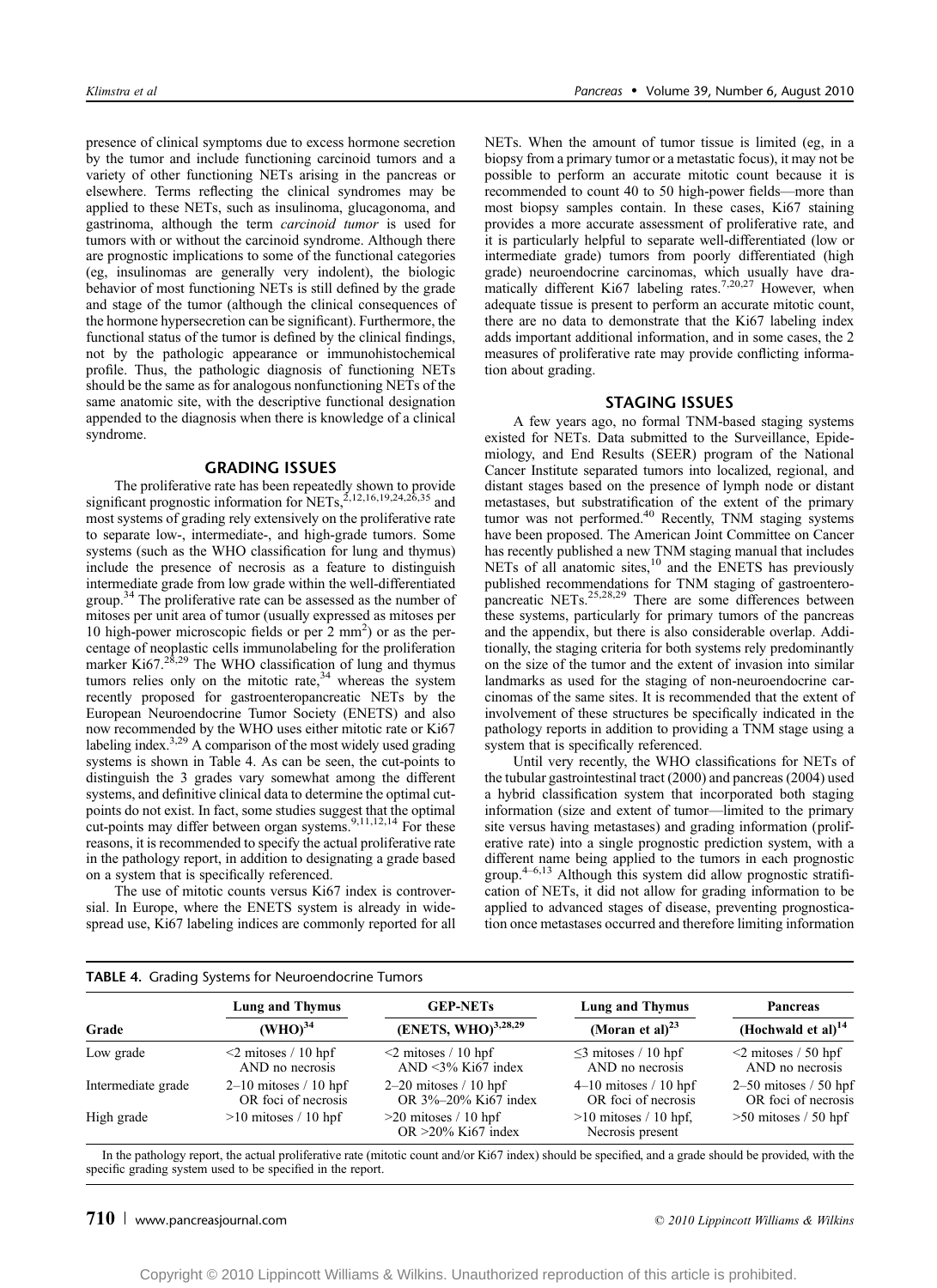for therapeutic decision making.<sup>12</sup> Furthermore, the implications of this classification were that the name for a NET limited to the primary site was different than that to be used for the same tumor once metastases occurred in the future, a relatively common occurrence for some NETs. Because of these limitations, the most recent WHO classification that applies to all gastroenteropancreatic NET has abandoned the hybrid classification system in favor of separately grading and staging the tumors (Tables 3 and 4).<sup>3</sup> This will bring the WHO system more closely in line with other widely used systems.

# OTHER PATHOLOGY INFORMATION

A variety of other pathologic findings may be of use in the prognostication and management of patients with NETs (Table 1). Immunolabeling for general neuroendocrine markers (chromogranin A and synaptophysin) may not be needed in histologically typical resected primary tumors, $17$  but it is very useful to confirm the nature of the tumor based on biopsy specimens in many cases. Immunolabeling for specific peptide hormones is only useful in highly defined circumstances, however. Adverse prognostic factors not included in grading and staging, such as vascular or perineural invasion, should be documented. Adequacy of surgical resection should be indicated, and the number of involved lymph nodes (and the total number of nodes examined) should also be stated. Histologic abnormalities of the neuroendocrine cells in the surrounding tissues (such as neuroendocrine hyperplasia in the lung or stomach) should be described. A variety of prognostic or treatment-related biomarkers has been investigated, and some may have significant utility in the future, but currently, none is recommended to be routinely used outside of specific research settings. Finally, markers of primary origin now exist for metastatic NETs of unknown origin. For well-differentiated NETs, thyroid transcription factor-1 (TTF1) labeling favors pulmonary origin, CDX2 expression is typical of intestinal or pancreatic primaries, and PDX1 or Isl1 are most commonly expressed in pancreatic NETs.<sup>15,30,31</sup>

#### CONCLUSIONS

Despite the inability to establish a single system of nomenclature, grading, and staging for NETs of all sites, there are common features to form the basis of most systems. Documentation of these features will allow greater reliability in the pathology reporting of these neoplasms. Hopefully, future clinicopathologic studies will help further define the optimal criteria to subclassify NETs.

#### Bullet Points

- & Neuroendocrine tumors (NETs) arise throughout the body and share certain basic characteristics.
- & Tumor differentiation refers to the extent of resemblance to the normal cellular counterpart.
- & Tumor grade refers to the degree of biologic aggressiveness and is related to differentiation but different.
- & Tumor stage refers to the extent of spread of the tumor.
- & A number of different systems exist to classify, grade, and stage NETs.
- & Although the criteria differ among systems, the underlying basic data are similar.
- The proliferative rate (mitotic index or Ki67 labeling rate) is a critical factor.
- The extent of invasion into the organ of origin and involvement of nodes or distant sites are critical factors.

& Basic information should be included in the pathology reports, including a grade and stage along with a reference to the specific systems being used to define these parameters.

### ACKNOWLEDGMENTS

The authors thank Mark R. Wick, MD, Department of Pathology, University of Virginia, Charlottesville, VA, for his critical reading of the manuscript and discussion of concepts related to this review.

#### **REFERENCES**

- 1. Arnold R. Endocrine tumours of the gastrointestinal tract. Introduction: definition, historical aspects, classification, staging, prognosis and therapeutic options. Best Pract Res Clin Gastroenterol. 2005;19:  $491 - 505$ .
- 2. Beasley MB, Thunnissen FB, Brambilla E, et al. Pulmonary atypical carcinoid: predictors of survival in 106 cases. Hum Pathol.  $2000:31:1255 - 1265$
- 3. Bosman F, Carneiro F, Hruban R, Theise N, eds. WHO Classification of Tumours of the Digestive System. Lyon, France: IARC Press; 2010 (In press).
- 4. Capella C, Solcia E, Sobin LH, et al. Endocrine tumours of the colon and rectum. In: Hamilton SR, Aaltonen LA, eds. Pathology and Genetics of Tumours of the Digestive System. Lyon, France: IARC Press; 2000:137-139.
- 5. Capella C, Solcia E, Sobin LH, et al. Endocrine tumours of the small intestine. In: Hamilton SR, Aaltonen LA, eds. Pathology and Genetics of Tumours of the Digestive System. Lyon, France: IARC Press; 2000:  $77 - 82.$
- 6. Capella C, Solcia E, Sobin LH, et al. Endocrine tumours of the stomach. In: Hamilton SR, Aaltonen LA, eds. Pathology and Genetics of Tumours of the Digestive System. Lyon, France: IARC Press;  $2000.53 - 57$
- 7. Chatzipantelis P, Konstantinou P, Kaklamanos M, et al. The role of cytomorphology and proliferative activity in predicting biologic behavior of pancreatic neuroendocrine tumors: a study by endoscopic ultrasound-guided fine-needle aspiration cytology. Cancer Cytopathol. 2009:117:211-216.
- 8. Chetty R. Requiem for the term 'carcinoid tumour' in the gastrointestinal tract? Can J Gastroenterol. 2008;22:357-358.
- 9. Cho CS, Labow DM, Tang L, et al. Histologic grade is correlated with outcome after resection of hepatic neuroendocrine neoplasms. Cancer. 2008:113:126-134.
- 10. Edge SE, Byrd DR, Carducci MA, et al. AJCC Cancer Staging Manual. 7th ed. New York, NY: Springer; 2010.
- 11. Fahy BN, Tang LH, Klimstra D, et al. Carcinoid of the rectum risk stratification (CaRRS): a strategy for preoperative outcome assessment. Ann Surg Oncol. 2007;14:396-404.
- 12. Ferrone CR, Tang LH, Tomlinson J, et al. Determining prognosis in patients with pancreatic endocrine neoplasms: can the WHO classification system be simplified? J Clin Oncol. 2007;25: 5609-5615
- 13. Heitz PU, Komminoth P, Perren A, et al. Pancreatic endocrine tumours: introduction. In: DeLellis RA, Lloyd RV, Heitz PU, Eng C, eds. Pathology and Genetics of Tumours of Endocrine Organs. Lyon, France: IARC Press; 2004:177-182.
- 14. Hochwald SN, Zee S, Conlon KC, et al. Prognostic factors in pancreatic endocrine neoplasms: an analysis of 136 cases with a proposal for low-grade and intermediate-grade groups. J Clin Oncol. 2002;20: 2633-2642.
- 15. Jaffee IM, Rahmani M, Singhal MG, et al. Expression of the intestinal transcription factor CDX2 in carcinoid tumors is a marker of midgut origin. Arch Pathol Lab Med. 2006;130:1522-1526.
- 16. Jamali M, Chetty R. Predicting prognosis in gastroentero-pancreatic neuroendocrine tumors: an overview and the value of ki-67 immunostaining. Endocr Pathol. 2008;19:282-288.
- 17. Klimstra DS, Modlin IR, Adsay NV, et al. Pathology reporting of neuroendocrine tumors: application of the Delphic consensus process to

© 2010 Lippincott Williams & Wilkins www.pancreasjournal.com |  $711$